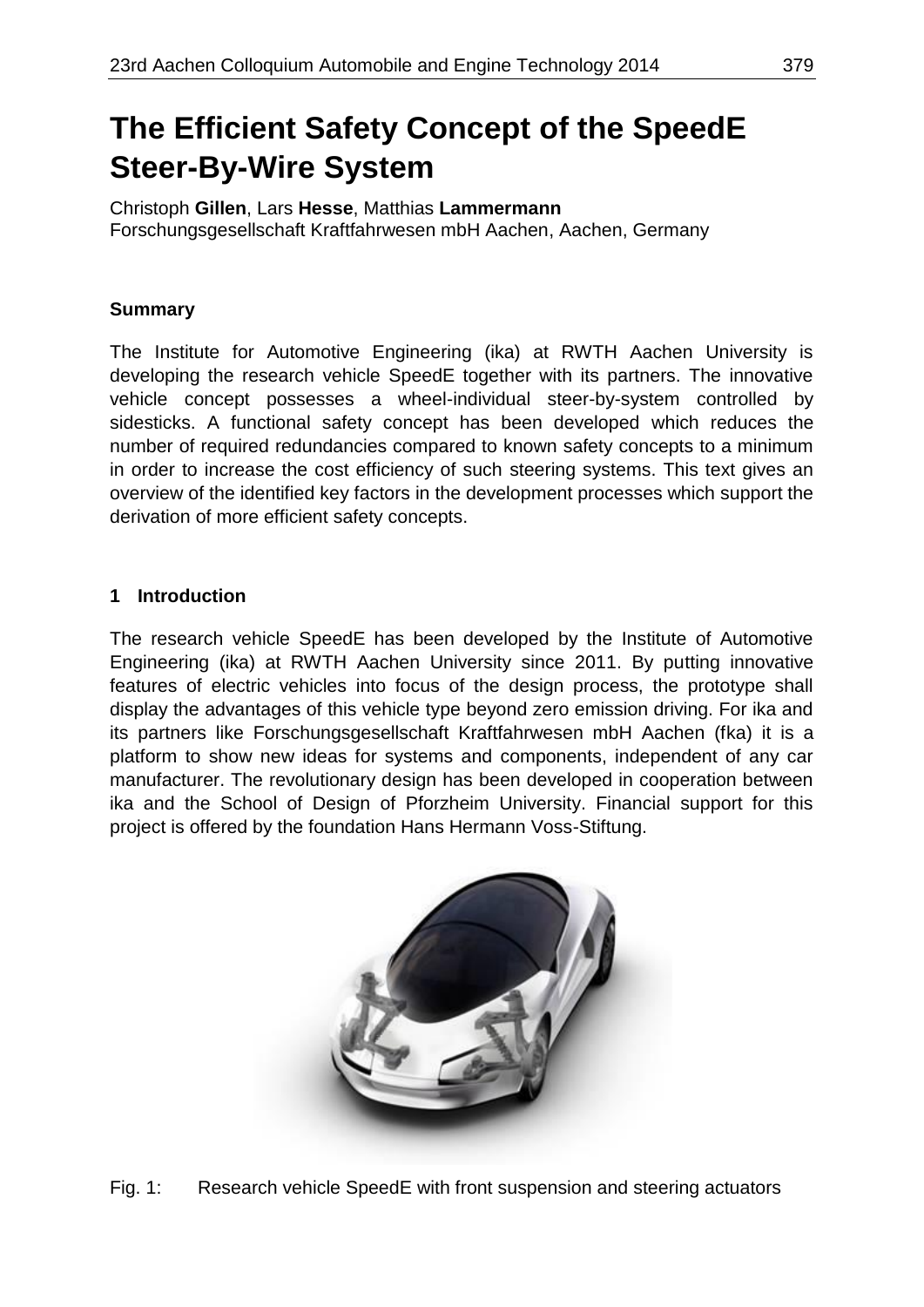Beside the propulsion which is realized by two wheel-individual electric motors on the rear axle, one of the main topics of research in this context is the innovative steering system. The steer-by-wire system comes with one steering actuator per steered wheel on the front axle allowing large wheel-individual steering angles. The steering wheel as input unit of conventional steering systems is replaced by two sidesticks placed left and right of the driver's seat. In contrast to aircrafts, where fly-by-wire architectures are commonly used, pure steer-by-wire systems without a mechanical fallback layer have never been established in passenger cars, although these systems come with a number of advantages. Legitimately the end customer expects a steering system that is as safe as conventional steering systems, i.e. insensitive to faults of for example power supply. Safety concepts developed based on aviation standards like triple redundancy [5] have turned out to be too expensive for the price sensitive car industry.

For the SpeedE steer-by-wire system a safety concept has been developed which is safe based on the current status of analysis and realized as efficient as possible. The following text overviews the main ideas of the safety concept and describes the process steps supporting the derivation of efficient safety concepts.

#### **2 Efficient Safety Concepts**

Functional safety concepts for steering systems of passenger cars are developed based on the functional safety standard ISO 26262. The standard is the adaption of IEC 61508 which defines Functional Safety for electric and electronic systems in a generic, i.e. industry independent way. Effective safety concepts ensure the "absence of unreasonable risk due to hazards caused by malfunctioning behavior of E/E systems" [2]. Effectiveness can therefore be named as the basic requirement of all functional safety concepts. As described in chapter 1, the automotive industry in particular has high demands regarding product costs, size, weight and reliability. In addition increasingly short development cycles and product diversity request robust and reusable development results including safety concepts. Thus functional safety concepts do not only have to be effective, but efficient, using available resources in the most effective way in order to meet automotive industry's demands.

The functional safety concept is typically handled as an extension to the regular functionality of the system, resulting in multi-layer concepts [3] or component redundancy. Especially the latter one conflicts directly with the abovementioned requirements to keep costs, size and weight low. It is common understanding that domain-centered thinking in the product development has worked against these demands in the past, preventing to take advantage of the capabilities of other domain's components in order to avoid redundancies. Therefore cross-domain alternatives can be considered to be more efficient than domain-centered safety concepts. Safety concepts which are reusable across platforms and architectures reduce development efforts and support proven-in-use argumentations, increasing the efficiency of the concepts.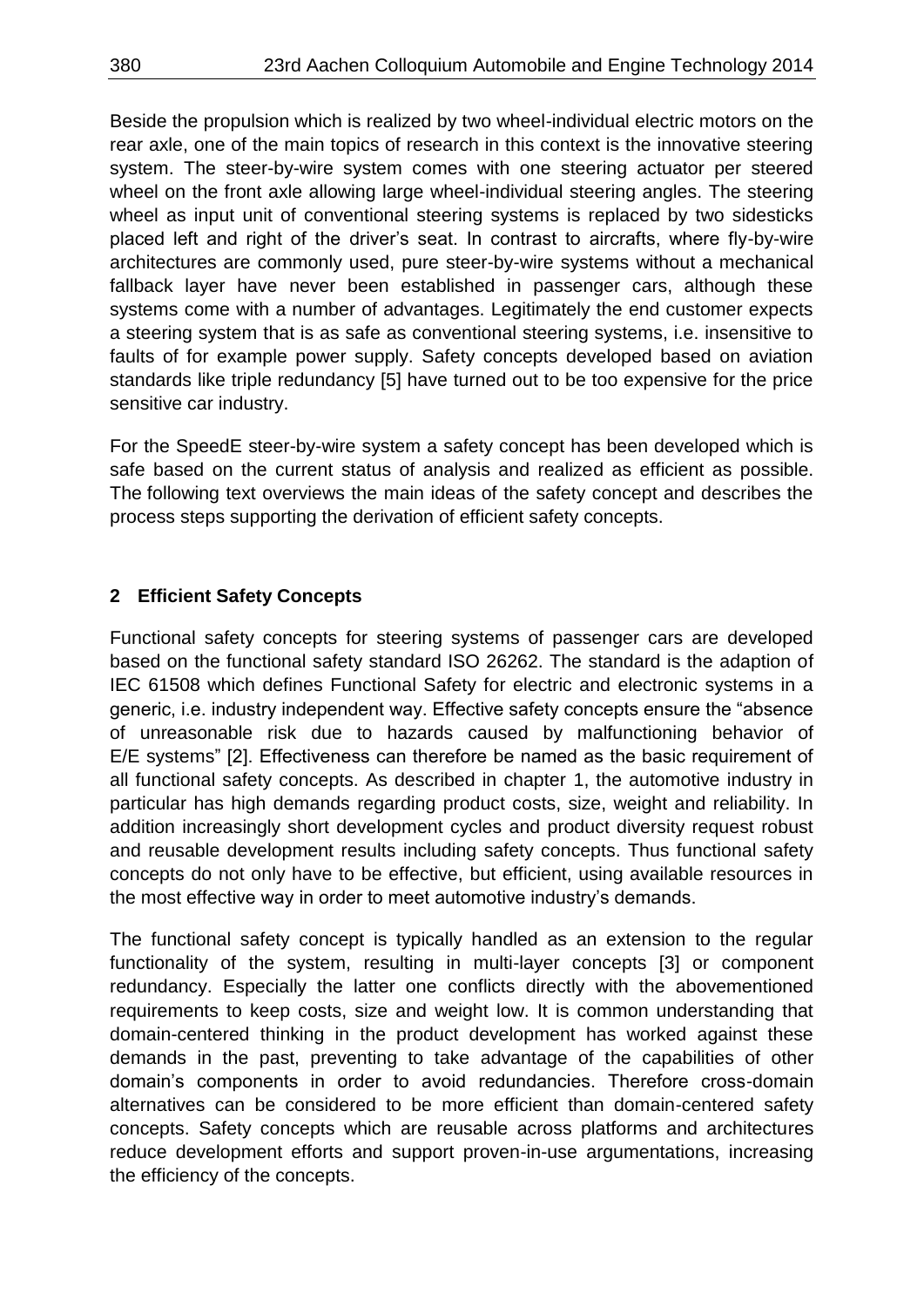As pointed out in chapter 1 lacking efficiency of the safety concepts was one of the show-stoppers for introduction of steer-by-wire systems in passenger cars. Presenting a new concept for steer-by-wire the SpeedE steering system takes these demands into account and appears with an efficient functional safety concept. Four key factors for the development of efficient functional safety concepts could be identified during the development process and shall be described in the following.

#### **2.1 Consistent Data Management**

As described above an efficient safety concept uses its resources as effective as possible, leading to results which require a minimum of cost, size and weight and providing a maximum of reliability at the same time. In addition reusability and crossdomain approaches have been identified to support the efficiency of safety concepts. Increased efficiency of development products often comes along with increased system complexity which has to be absorbed by a more robust development process. ISO 26262 names a number of processes, which support during the development process. Mentioned in the standard, but not further specified is the consistency of the system information, safety concept and other available data. For an efficient, i.e. reusable cross-domain safety concept consistent data management has turned out to be one of the most important factors.

Making the step from a text and spreadsheet document based to a single source approach increases the manageability of the working data significantly. The single source approach can be handled in different ways: The integration in the requirement engineering tool chain is relatively simple, because no additional tool has to be used. One important factor on the other hand is the link between the different elements (functions, safety requirements, components etc.) and external documents like fault trees or other analysis results. Here other approaches have their strength especially model-based approaches. Several proprietary tools are available on the market. In order to reduce costs for additional tools and fit the data management in the existing tool environment, several manufacturers and suppliers decided to develop company internal solutions based on the Unified Markup Language (UML) [3].

In the development process of SpeedE steer-by-wire the latter approach is chosen. Providing an UML-based environment based on Enterprise Architect to develop models of the functional and technical architecture, the safety concept as well as the functional allocation, it is possible to store all data relevant for the safety concept in one single model file and show different views of the same system based on the chosen abstraction level. In this environment it is possible to visualize information flow, function allocation, links to external elements like fault trees and system requirements as well as safety concepts, including safety requirements and their structure. In addition it is possible to generate text documents from these models, examples are item definitions and safety concept documentation. Fig. 2 gives a visual impression of the available system views.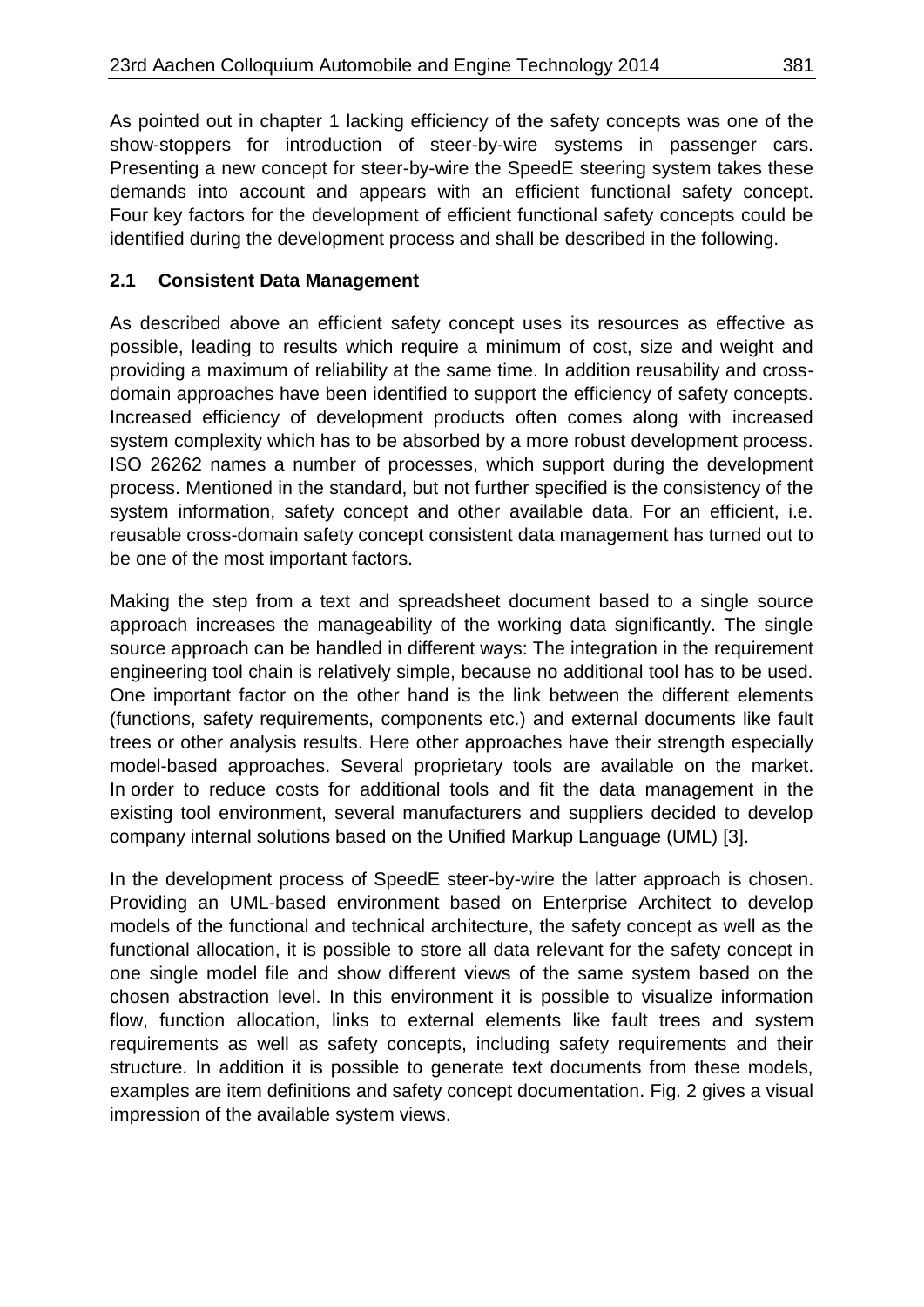

Fig. 2: Example diagrams of the UML environment

A similar approach which can be mentioned in this context is the Component Fault Tree (CFT) approach of Fraunhofer IESE which combines system, fault tree and safety concept modeling in one UML suite. [1]

#### **2.2 Safety Goals**

Basis and therefore essential part of the functional safety concept are the so called safety goals. Safety goals are abstract top-level safety requirements and a result of the Hazard Analysis and Risk Assessment (H&R) [2]. During H&R possible hazardous situations resulting from a malfunction of the analyzed system are identified and if safety critical classified by an Automotive Safety Integrity Level (ASIL) reaching from ASIL A (lowest) to ASIL D (highest). Hazardous situations which do not reach ASIL A do not require any additional measures except standard measures of quality management (QM). For each hazardous situation which has been rated ASIL A or higher, a safety goal has to be defined which prevents the hazardous situation to occur. It inherits the ASIL of the hazardous situation defining the recommended techniques and methods to ensure the integrity of the measures defined to reach the safety goal. From the safety goals as abstract top-level requirements safety requirements are derived, which define these measures on lower level. The sum of all safety requirements and their structure form the functional safety concept.

As described above, safety goals are the basis of the safety concept and their correct definition essential for the efficiency of the concept. Considering the function of a headlamp of a passenger car to be safety relevant under certain environmental conditions, the following safety goal could be defined:

A failure of the headlamp shall be prevented.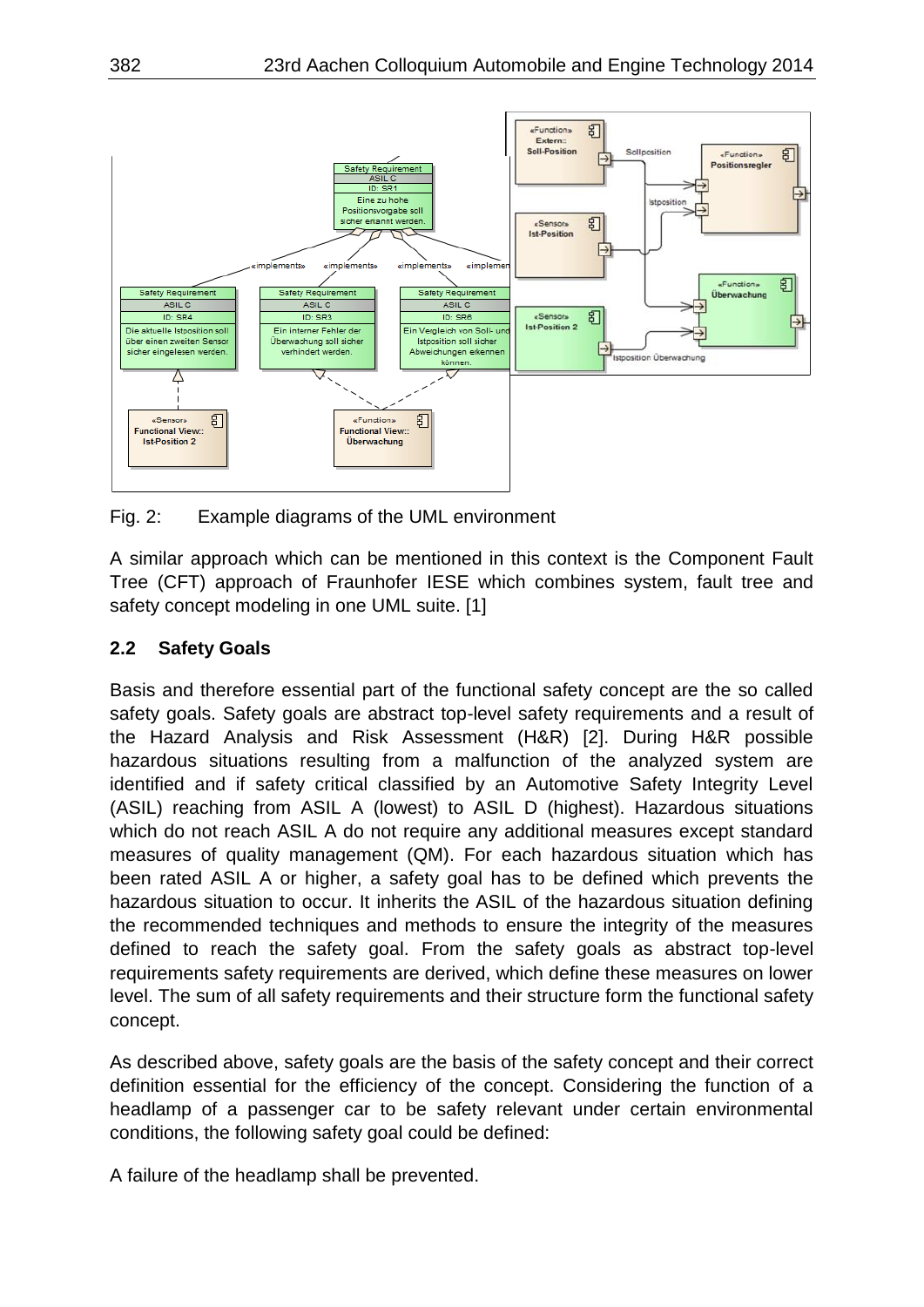A safety concept reaching this safety goal might integrate a redundant lamp or a monitoring system for the deactivation function. Another option to define the safety goal could be:

A reduction of the illumination to an unsafe level shall be prevented.

The latter safety goal offers the possibility to make use of the second headlamp, the fog lamps etc. to prevent the hazardous situation to occur saving costs for a second lamp compared to the first example. This simple example shows that some safety goals lead to more efficient safety concepts than others. Therefore the correct definition of safety goals has been identified to be the second key factor in the definition of efficient safety concepts.

The safety goals of the SpeedE steer-by-wire system are defined based on parameters on vehicle level, i.e. for example based on the lateral displacement of the car and not based on the steering angle error. This offers a larger number of opportunities to reach the safety goal and does not limit the solution space needlessly.

|                         | 3<br>ᆂ                  | $\circ$<br>ᆂ            | $\overline{4}$<br>$\overline{\phantom{0}}$<br>I | 5<br>$\overline{\phantom{0}}$<br>I | $\overline{1}$<br>I | $\overline{\phantom{0}}$<br>H | $\mathbf{\Omega}$<br>I | 4<br>ᆂ                  | 5<br>工         | 3<br>$\overline{\phantom{0}}$<br>ᆂ | $\frac{6}{5}$<br>ェ |
|-------------------------|-------------------------|-------------------------|-------------------------------------------------|------------------------------------|---------------------|-------------------------------|------------------------|-------------------------|----------------|------------------------------------|--------------------|
| S7                      | D                       | D                       | D                                               | D                                  | D                   | D                             | D                      | D                       | D              | B                                  | B                  |
| S <sub>6</sub>          | $\overline{C}$          | $\overline{C}$          | $\mathbf C$                                     | $\mathbf C$                        | $\mathbf C$         | $\mathbf C$                   | $\mathbf C$            | $\mathbf C$             | $\mathbf C$    | $\sf{B}$                           | $\overline{B}$     |
| $\overline{\text{S}}$ 8 | C                       | $\mathbf C$             | $\mathbf C$                                     | $\mathbf C$                        | $\mathbf C$         | $\mathbf C$                   | $\mathbf C$            | $\mathbf C$             | $\mathbf C$    | B                                  | B                  |
| $S$ 10                  | C                       | $\mathbf C$             | $\mathbf C$                                     | $\overline{\text{C}}$              | $\mathbf C$         | $\mathbf C$                   | $\mathbf C$            | $\mathbf C$             | $\mathbf C$    | B                                  | $\sf B$            |
| <b>S</b> 11             | C                       | $\mathbf C$             | $\mathbf C$                                     | $\overline{C}$                     | $\mathsf C$         | $\mathbf C$                   | $\mathbf C$            | $\mathbf C$             | $\mathbf C$    | B                                  | $\overline{B}$     |
| S <sub>1</sub>          | $\overline{C}$          | $\overline{C}$          | $\mathbf C$                                     | $\mathbf C$                        | $\mathbf C$         | $\mathbf C$                   | $\mathbf C$            | $\mathbf C$             | $\mathsf C$    | $\overline{A}$                     | $\overline{A}$     |
| S <sub>2</sub>          | C                       | $\overline{C}$          | <b>QM</b>                                       | <b>QM</b>                          | <b>QM</b>           | <b>QM</b>                     | <b>QM</b>              | <b>QM</b>               | <b>QM</b>      | <b>QM</b>                          | <b>QM</b>          |
| S <sub>12</sub>         | B                       | B                       | B                                               | B                                  | B                   | B                             | B                      | B                       | B              | $\mathsf{A}$                       | $\mathsf{A}$       |
| $\overline{\text{S}3}$  | A                       | $\overline{\mathsf{A}}$ | $\overline{A}$                                  | $\overline{A}$                     | $\overline{A}$      | $\overline{A}$                | $\overline{A}$         | $\overline{\mathsf{A}}$ | $\overline{A}$ | <b>QM</b>                          | <b>QM</b>          |
| S <sub>4</sub>          | $\overline{A}$          | $\overline{A}$          | $\overline{A}$                                  | $\overline{A}$                     | $\overline{A}$      | $\overline{A}$                | $\overline{A}$         | $\overline{\mathsf{A}}$ | $\overline{A}$ | <b>QM</b>                          | <b>QM</b>          |
| S <sub>5</sub>          | $\overline{A}$          | $\overline{A}$          | $\overline{A}$                                  | $\overline{A}$                     | $\overline{A}$      | $\overline{A}$                | $\overline{A}$         | $\overline{A}$          | $\overline{A}$ | <b>QM</b>                          | <b>QM</b>          |
| S <sub>13</sub>         | $\overline{\mathsf{A}}$ | $\overline{A}$          | $\overline{A}$                                  | $\overline{A}$                     | $\overline{A}$      | $\overline{A}$                | $\overline{A}$         | $\overline{A}$          | $\overline{A}$ | <b>QM</b>                          | <b>QM</b>          |
| S <sub>9</sub>          | <b>QM</b>               | <b>QM</b>               | A                                               | $\overline{A}$                     | $\overline{A}$      | <b>QM</b>                     | <b>QM</b>              | <b>QM</b>               | <b>QM</b>      | <b>QM</b>                          | <b>QM</b>          |

Fig. 3: Heatmap of hazardous situation matrix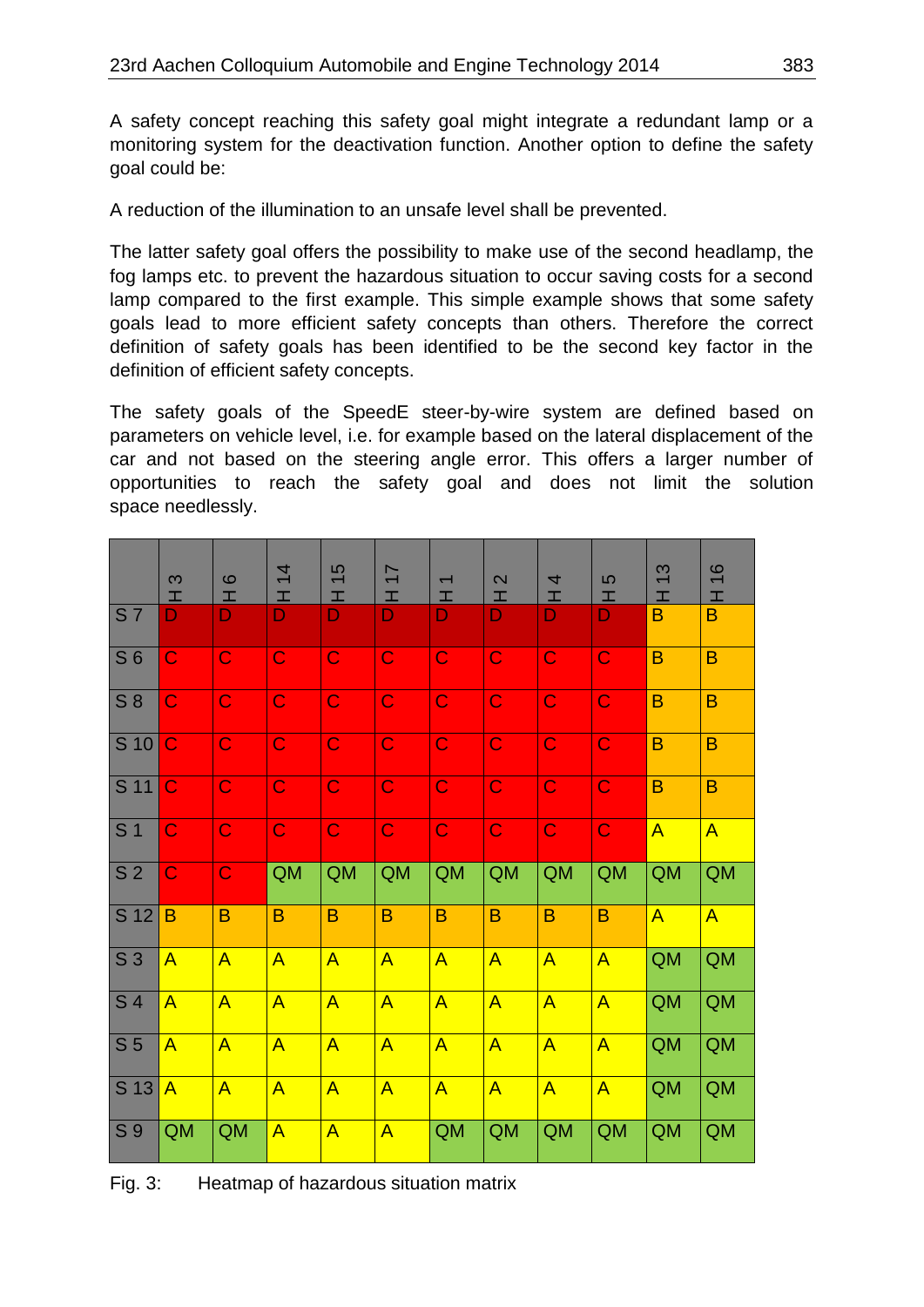A safety goal can be assigned to multiple hazardous situations and inherit their highest ASIL. Thereby the number of safety goals can be reduced which can have positive effects on the development efforts of the safety concept as well as the manageability of the safety requirements. On the other hand the inheriting of the highest ASIL may lead to higher development efforts for hazardous situations with the same safety goal and lower ASIL rating. A heatmap of the hazardous situation matrix as shown in Fig. 3 can help to solve the trade-off between number of safety goals and assigned ASIL. The matrix shows the assigned ASIL for the combinations between possible hazards and situations. The colouring and sorting makes it easier to determine groups of hazardous situations and derive reasonable safety goals.

For the SpeedE steering system five safety goals were derived from the results of the Hazard Analysis and Risk Assessment shown in the matrix above (Fig. 3). All safety goals aim to keep the lateral displacement of the vehicle within an acceptable range.

## **2.3 Derivation of Safety Concept**

With definition of the safety goals the basis of the functional safety concept is determined. Third identified key factor in the development of an efficient safety concept is the deductive derivation of safety requirements. Starting from the safety goals safety requirements have to be derived defining measures to fulfill the safety goals. The model-based approach from chapter 2.1 supports this task by depiction of the causal paths within the system. Starting from the negated safety goals as top event deductive analyses like fault tree analyses can be derived following the paths from the actuators where the hazard occurs to the possible causes within the system.

Measures need to be defined working against the violation of the safety goal in order to make sure that no single point or combination with latent fault leads to the occurrence of a critical hazard. The most efficient measures in this context are those which take effect as close to the top event as possible. Because of the nature of fault trees or comparable deductive analyses a measure covers more single point faults, the closer to the top event a measure affects. This is comparable to felling a tree: It is quite ineffective to fell a tree starting to cut down the leaves and the smallest branches. By cutting the branches close to the trunk, the goal is reached with fewer cuts although some of these cuts may require higher effort.

As one example in the SpeedE steer-by-wire system, faulty steering interventions caused by one of the steering actuators are compensated by counter-steering on the other steered wheel and torque-vectoring interventions on the rear axle. Although more complex on the functional side than a redundant steering actuator, this measure covers a large number of possible causes for this hazard and is thus situated close to the top event in the corresponding fault tree. The cross-domain nature (using the wheel-individual propulsion) makes this measure even more efficient, because expensive and bulky redundant actuators as known from other safety concepts for steer-by-wire systems are not required.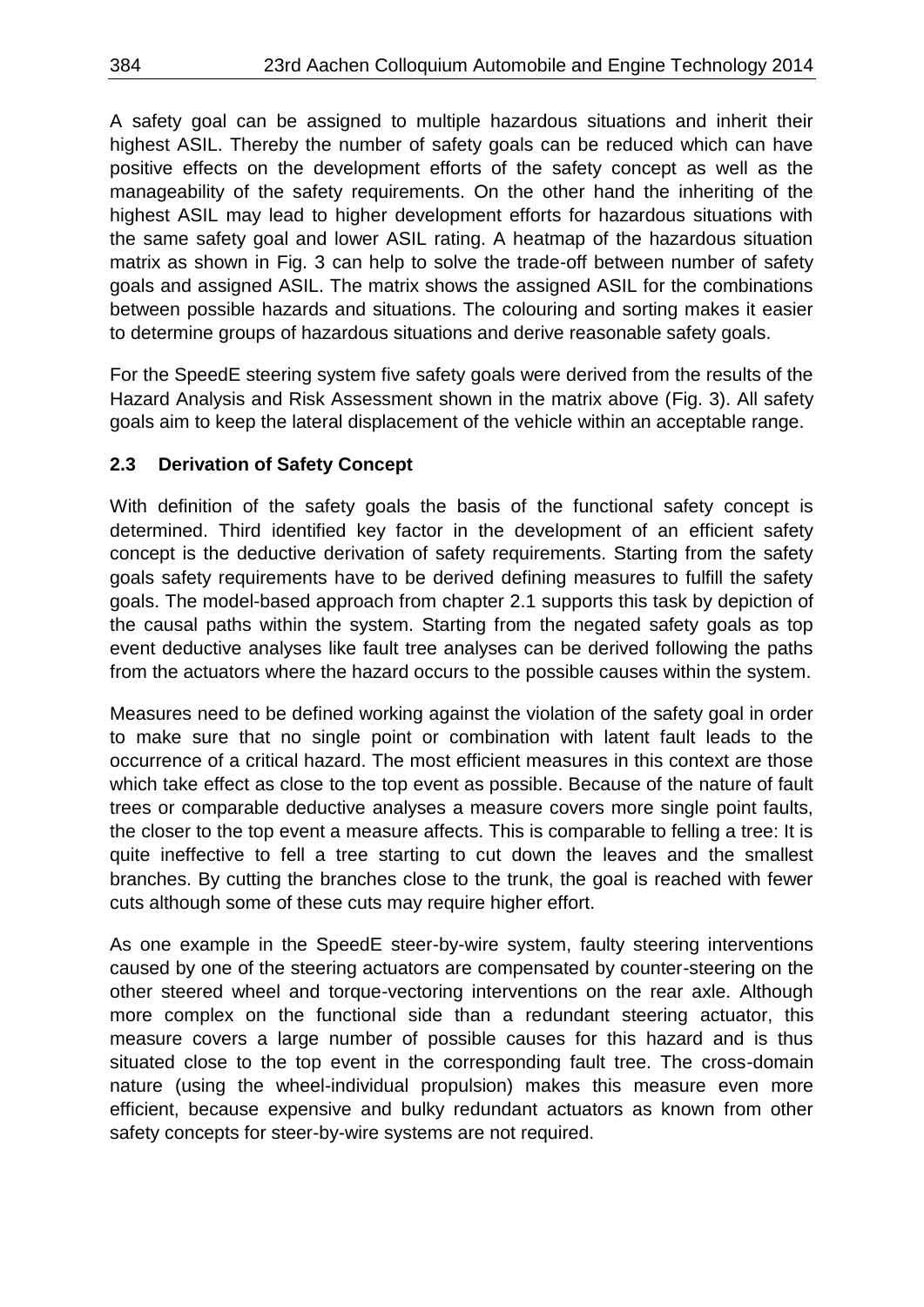## **2.4 Early Verification**

As described above, efficient safety concepts can be more complex than less efficient concepts. Among others the reasons can be found in the possible crossdomain nature and the efforts for single efficient measures. This shows that the most efficient solution is not necessarily the one that is the easiest one to develop. To make sure that the ideas of the safety concept are valid and as less development efforts are wasted as possible, early verification of the safety concept has been identified to be the fourth key factor for efficient safety concepts.

In the verification process several characteristics require special attention:

- Effectiveness
- Timing
- Energy supply
- Common causes
- Integrity of external systems/components

Beside the effectiveness of the measure to be verified, it has to be made sure that the measure can become effective in time. For electrical actuators and other electrical systems the topic of energy supply has to be verified, especially in the context of common cause analyses. Within safety concepts, particularly in those with cross-domain nature, it has to be made sure, that all external systems or components inheriting an ASIL can fulfill the integrity requirements.

In the example of the SpeedE steering system simulations have been made to make sure, that the measure described in chapter 2.3 physically has the potential to counteract faulty steering interventions and to estimate to which extent the measure is effective.

| ay       |             | $0 m/s^2$ | 2 m/s <sup>2</sup> | 4 m/s <sup>2</sup> | 6 m/s <sup>2</sup> | $8 \text{ m/s}^2$ |
|----------|-------------|-----------|--------------------|--------------------|--------------------|-------------------|
| VX       | Δδ          |           |                    |                    |                    |                   |
| 80 km/h  | $3.5^\circ$ | 235 ms    | 150 ms             | 60 ms              |                    |                   |
|          | $2.5^\circ$ | 275 ms    | 195 ms             | $125$ ms           | 60 ms              | 70 ms             |
| 160 km/h | $3.5^\circ$ | 270 ms    | 190 ms             | $\blacksquare$     |                    |                   |
|          | $2.5^\circ$ | 295 ms    | 225 ms             | 160 ms             | 80 ms              | 100 ms            |

Fig. 4: Simulation results of the reaction time for counter measures

Fig. 4 shows the simulation results for two steering angle errors ( $Δδ$  2.5° and 3.5°) at different vehicle speeds and lateral accelerations. The time values indicate the time to detect the error and initiate the countermeasure, in this case the application of a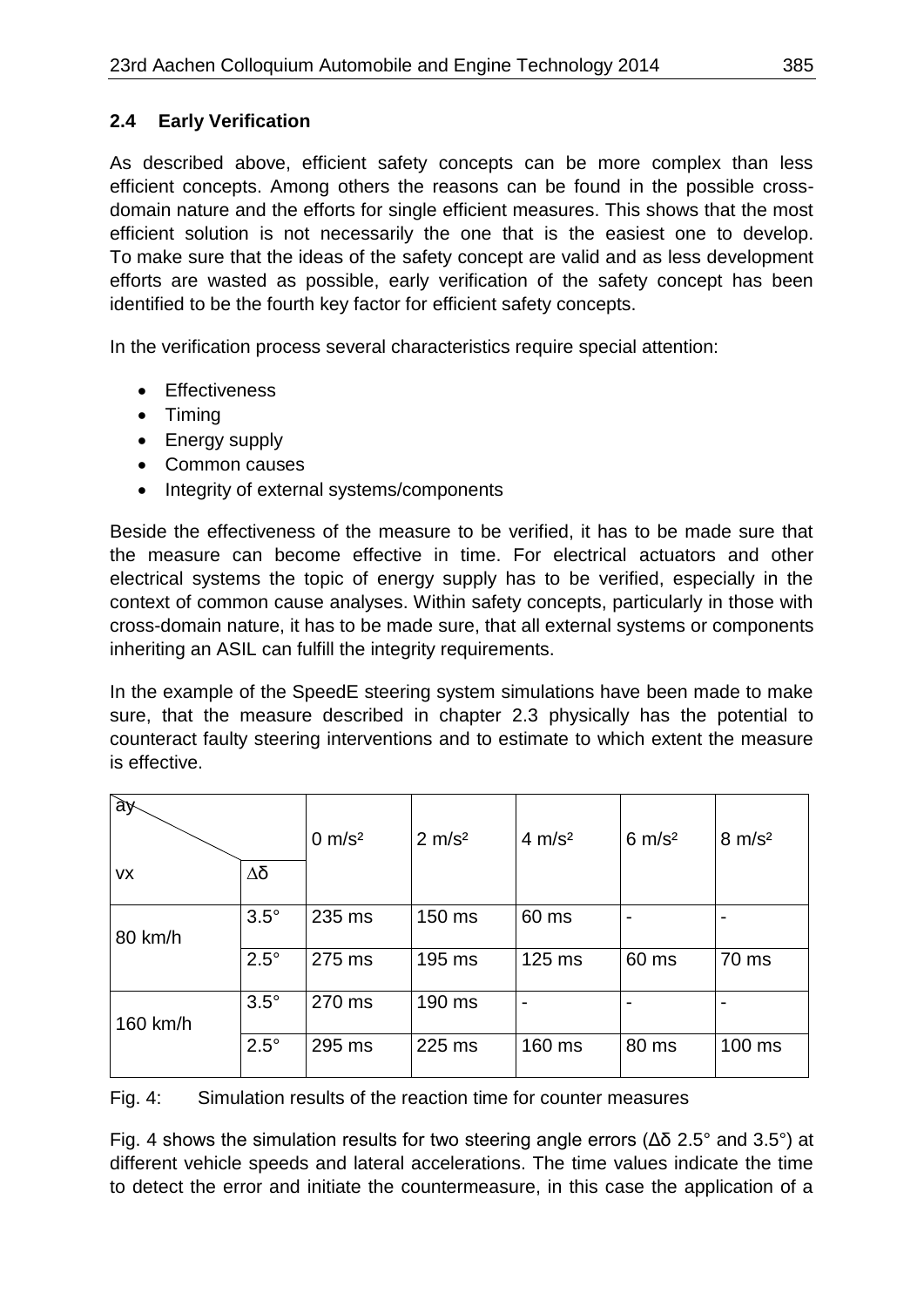differential torque on the rear axle and a countersteering intervention on the other steered wheel. The results show that a steering angle error of 3.5° cannot be compensated under all conditions. The measure can be considered to be effective based on these results, but the limitation of the steering angle error to 2.5° and the timing constraints have to be considered in the safety concept.

#### **3 Conclusion**

Steer-by-wire systems come with a number of benefits compared to conventional steering systems in terms of functionality, package and weight. However these systems were never introduced in the market in a large scale. As one of the reasons, costs for the necessary safety measures can be identified. In order to increase the economical attractiveness of such systems it is possible to increase the efficiency of safety concepts without reduction of their effectiveness.

The measures described above show how the efficiency of safety concepts can be increased based on the experience of the SpeedE project. Main idea is to keep the solution space as wide as possible, not to miss efficient measures by a too limited focus in the early concept phase. Supported by a consistent data management and verification, efficient safety concepts can be derived. Applied to the example of SpeedE steer-by-wire these measures lead to a functional safety concept with an increased efficiency compared to concepts which work mainly on component redundancy as described for example in [4] and [5]. By making use of other existing components and systems with the potential to influence the yaw-moment of the vehicle, the number of redundancies can be limited and the appropriate demands in terms of costs, installation space, and weight are reduced.

#### **4 References**

- [1] ALLMANN, C.; SCHÜSSLER, M.; LANDGRAF, J. Forschungsprojekt e performance Modularer Systembaukasten für elektrifizierte Fahrzeuge Cuvillier Verlag, Göttingen, 2013
- [2] International Organization of Standardization (ISO) ISO 26262 Road Vehicles – Functional Safety Switzerland, 2011
- [3] Object Management Group (OMG) OMG Unified Modeling Language (OMG UML) Infrastructure, Version 2.4.1 OMG, 2011 (www.omg.org, 24.07.2014)